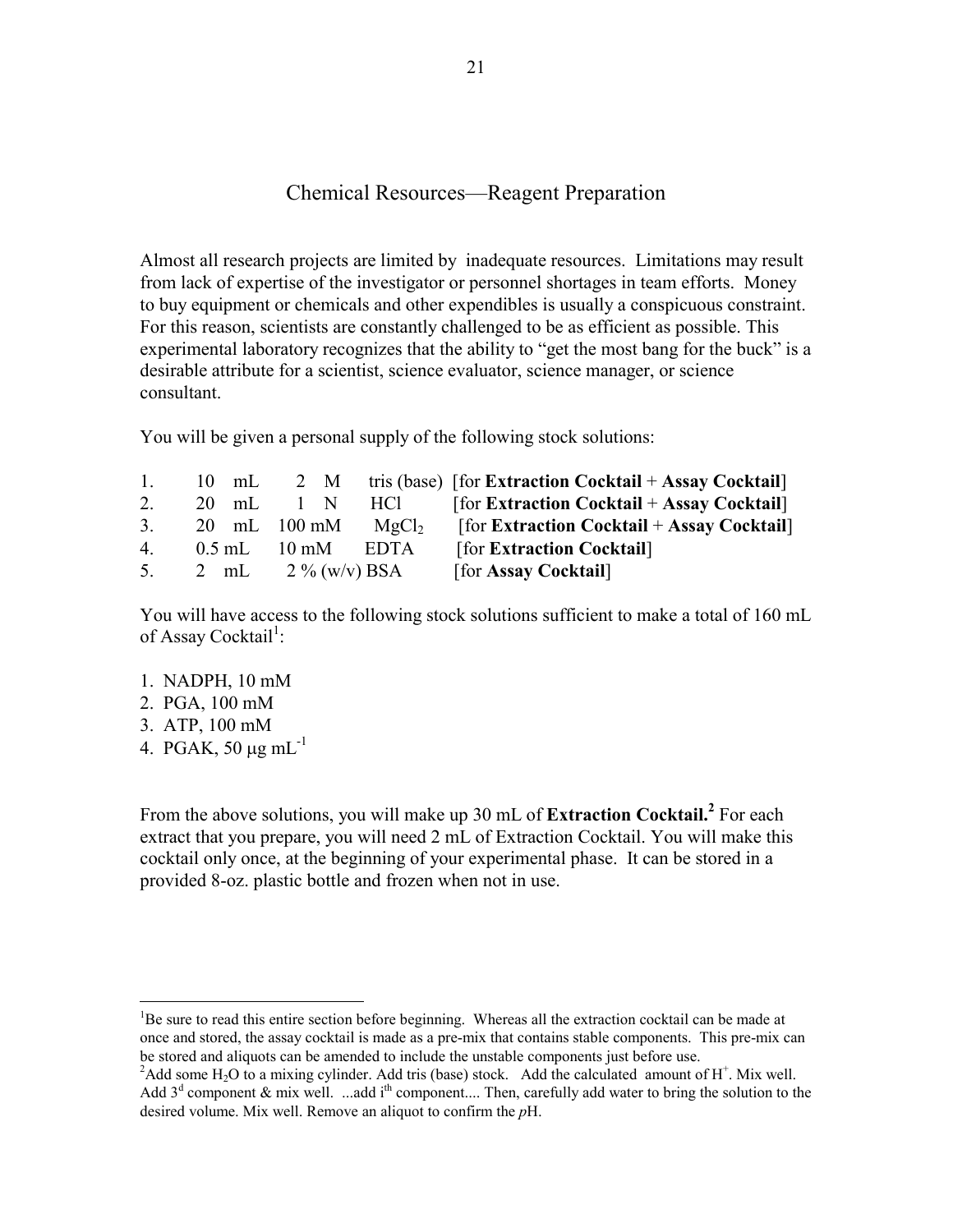Extraction Cocktail 100 mM tris-Cl (*p*H 7.8) 1 mM  $MgCl<sub>2</sub>$ 0.1 mM EDTA

With your stock solutions, you will also make up 160 mL **Assay Cocktail Pre-Mix** (ACPM). For each tube that you assay, you will need 3 mL of ACPM. You will make ACPM only once, at the beginning of your experimental phase. It also can be stored in a provided 8-oz. plastic bottle and frozen when not in use.

Assay-cocktail pre-mix

| 100 | mM                        | tris-Cl $(pH 8.1)$ |
|-----|---------------------------|--------------------|
| 10  |                           | $mM$ $MgCl2$       |
|     | $0.02 \quad \% (w/v) BSA$ |                    |

The complete assay cocktail contains:

1. Assay-cocktail pre-mix (100 mM tris-Cl ( $pH$  8.1), 10 mM MgCl<sub>2</sub>, 0.02%(w/v) BSA)

2.  $0.5 \mu$ g mL<sup>-1</sup> **P**hosphoglyceric **A**cid **K**inase (PGAK)

- 3. 75 uM NADPH
- 4. 1 mM ATP
- 5. 25  $\mu$ L extract (nominal, 150 mg 2 mL<sup>-1</sup>—3 leaf punches are ca. 150 mg)

 $6. \pm 2$  mM PGA

You will make the assay cocktail in the following way<sup>3</sup>:

1. Thaw ACPM, warm to room temperature, and mix well.

2. Remove the desired quantity to a mixing cylinder.

3. Have course personnel aliquot into the cylinder a specified amount of 50  $\mu$ g mL<sup>-1</sup>  $PGAK$ , mix well<sup>4</sup>.

4. Have course personnel aliquot into the cylinder a specified amount of 10 mM NADPH; mix well.

5. Have course personnel aliquot into the cylinder a specified amount of 100 mM ATP.

6. Using a 3-mL volumetric pipette, deliver into each Spectronic  $20<sup>TM</sup>$ <sup>5</sup> cuvette 3 mL of the ACPM that has been amended to include PGAK, NADPH, and ATP.

7. Add a specified amount of 100 mM PGA to specified cuvettes; mix and wait 2 min to allow PGA to be converted to 1,3-diPGA..

- 8. Add extract to the specified cuvettes; mix.
- 9. Immediately record optical density over a time course.

 $\overline{a}$ 

<sup>&</sup>lt;sup>3</sup>ACPM is stable at room temperature, to which it should be brought before the assay cocktail is prepared. After addition of PGAK, the reagent should be used not more than 30 minutes after preparation.

<sup>&</sup>lt;sup>4</sup>The additions of PGAK, of ATP, and of NADPH cause only an inconsequential change in the volume and the concentration of components of the ACPM.

 ${}^{5}$ Hereafter, simply "spec 20."